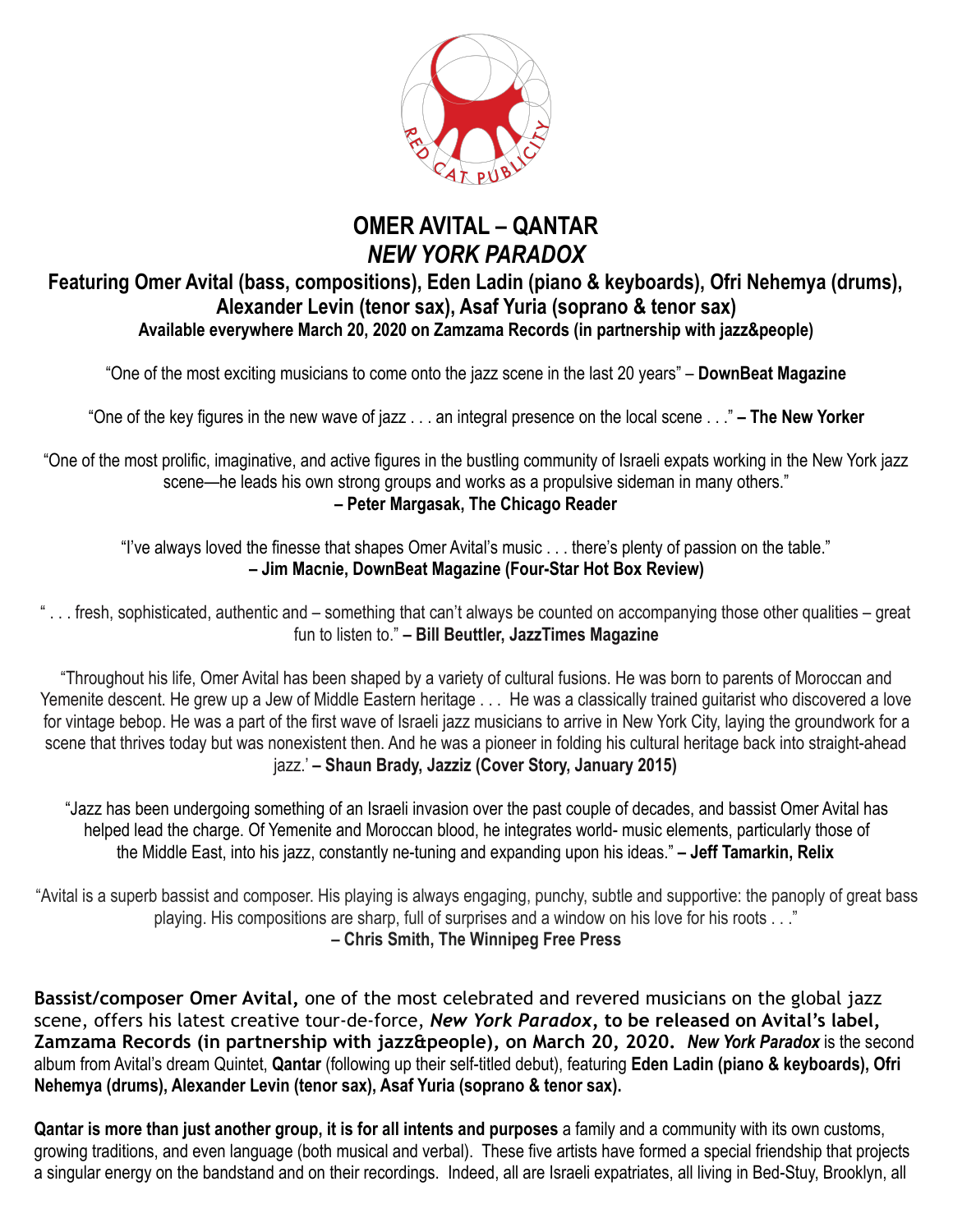regularly hanging out at their leader's home, sharing dinner, Turkish coffee, stories, ideas, joys and sorrows. This shared history, even though years apart, imbibes this quintet with the key to Avital's music: the ability to bring the various rhythmic and harmonic vocabularies underpinning 20th and 21st century hardcore jazz expression to flow with a polyphonic attitude and musical multilingualism.

The recording of *New York Paradox* came together after three years of the guys playing together regularly. It was recorded in Avital's NEW studio/club/lounge - Wilson Live! in Bushwick, Brooklyn, in a very comfortable, homey environment, captured by the band's good friend, engineer Roy Boukris. Avital added, "we know the room as we have been playing here a lot in the past year and a half, and we recorded in the same room with no separation, no edits, no fixes; we just played the room as if we were on a gig."

## **More on** *New York Paradox* **with Omer Avital:**

"Qantar has been working together for the past several years, traveling the world, rehearsing, and just as importantly, hanging hard. For this band, we don't use charts but rather learn the music by heart and create the arrangements on the spot, organically. For me as composer/arranger this is the best way to work since you get the best results when the musicians can tailor their parts to the music . . . also, the music becomes highly personal as everybody feels invested. Plus, learning music this way, you never forget it, which means less rehearsing and a much more natural feeling on the bandstand."

**Shabazi** – Rabbi Shalom Shabazi was a great and beloved Jewish Yemenite poet who lived in Yemen during the 17th century. I grew up on his poems and songs. It is also a name of a nice street/area in the south part of Tel-Aviv.

**Zohar Smiles** – One of my favorites - and a big favorite at gigs - written for my son when he was still little, around 2010/11. It is, of course, a very special melody that reminds me of the feelings I had during his early years, and his amazing smile. To me this is the best proof of godliness and true spirituality in life.

**NY Paradox** – I composed this one when we moved back to NYC in the later summer of 2005 after 4 years in Israel. The complexity of the city was very evident to me at the time . . . the beauty and energy I missed but also the harshness and the reality of the financial situation of living here. NYC presents an imperfect balance, a certain energy that can be exhilarating and taxing, that I have learned to deal with, and sometimes even beat, to an certain extent. I still have strong feelings towards this place that I love so much and have called home for almost 27 years, on and off!

**C'est Clair** – I started composing this in summer of 2017 first in Marciac before our concert and completed that summer in Israel. First titled "Waltz in F Minor," then another title, "Au Clair Du Lune," emerged. When I first recorded the composition with The Yes! Trio in Paris, Ali Jackson suggested changing the name to C'est Clair (named after a great couscous restaurant in Paris that the band loves.)

**Today's Blues** – Written sometime around 2010 this is a blues with a bridge. It moves between the Spanish modes and some pretty basic harmonies that are more African in nature, but still essentially a swinging blues.

**Just Like the River Flows** – When I first moved back to NYC I first played this tune with my band at Smalls. It is a Suite of sorts as it has different sections towards the end. It has a Middle eastern vibe and for me represents the way traditions keep flowing.

**It's All Good** – A composition from the late '90s, which was a complex period for me as my first band of four saxes, drums and bass was ending, a major record deal had been canceled on me, and things in general were changing. Musically, there was a lot of hip hop and groove orientated music going on, and less straight-ahead, so opportunities were dwindling. I often like to write tunes that represent a moment in life, what we were feeling, etc., this is definitely late 90's!

**Bushwick After Dark** – A minor blues that became the theme song and the unofficial title for our late night sessions at my club, Wilson Live. It's also a play on "Bohemia After Dark"g. It was on February 12 2016...... I have a voice memo from February 12, 2016, the day I heard that my mother, who was very sick at that time, was not doing well, and basically dying. We bought tickets to fly to Israel the next day and as I was packing and going down to the basement I started humming this blues riff . . . it's so strange how music comes about and goes in circles.